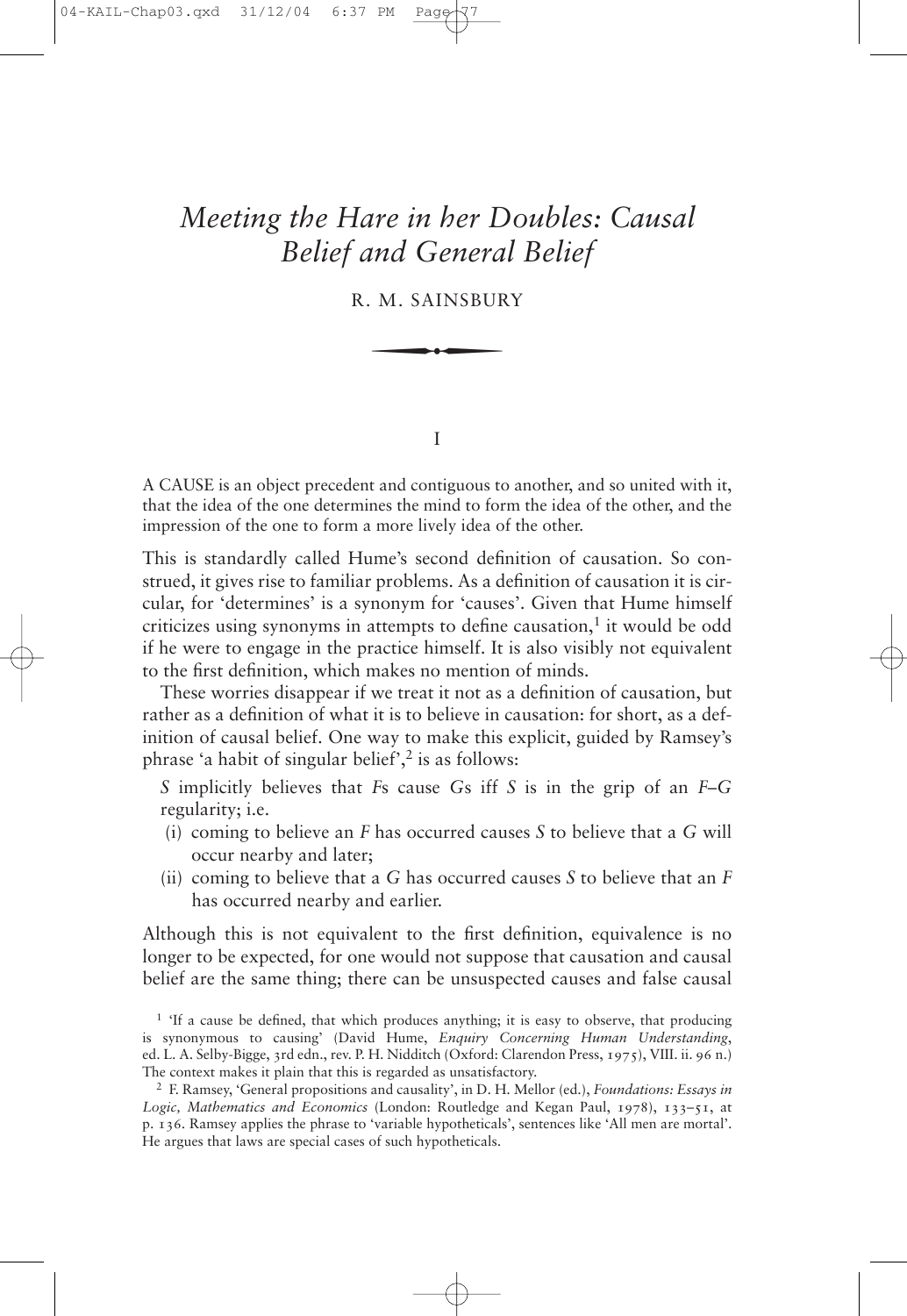beliefs. Moreover, relative to the ambition of defining causal belief, the definition is not circular, for the concept of causal belief does not occur in it: although the concept of causation is used, it is not used within the belief context. The definition could therefore be useful to someone who understands causation but needs an account of the kind of psychological state a person is in if they believe some causal generalization.

The definition is not the same as Hume's second definition, for I have made no attempt to do justice to Hume's first phrase ('an object precedent and contiguous to another'), which may perhaps be a condensed repetition of the first definition. Perhaps, in this context, 'an object' means 'a kind of object'; and precedence and contiguity between *kinds* of objects are naturally understood as entailing the constant conjunction of all objects falling under the kinds.

On this interpretation of the second definition, the first and second definitions would not only be definitions of different things, they would also differ in another way. Whereas the first definition, in my opinion, defines singular causation (in terms of the particular cause and its effect being subsumed under a regularity), the second definition addresses not belief in singular causation but belief in causal generalization. I will not defend my exegetical claims (which are far from idiosyncratic), for the main theme of the present paper is a question which is of interest even if the exegesis is defective: can a definition of belief in a causal generalization differentiate it from belief in a non-causal generalization? Before approaching this directly, the next section sets some background, including the notion of implicit as opposed to explicit belief.

## II

The beauty of the second definition, under this construal, is that it explains causal belief as something not requiring belief in a causal content, and this makes room for various reductive or eliminative options for Humeans (see section III below). It also makes causal belief something that could be possessed by creatures lacking the concept of causation. Let us call a belief concerning the unexperienced 'inductive'. It is beyond doubt that Hume thought it important to point out that non-human animals have inductive beliefs (despite not being capable of argumentation), and that such beliefs normally arise only through the experience of constant conjunction. According to the present account of the second definition, it would follow that any creature with a normally produced inductive belief has a causal belief, that is, implicitly believes something of the form *F*s cause *G*s. This is indeed what we find Hume claiming:

they [sc. non-human animals] become acquainted with the more obvious properties of external objects, and gradually, from their birth, treasure up a knowledge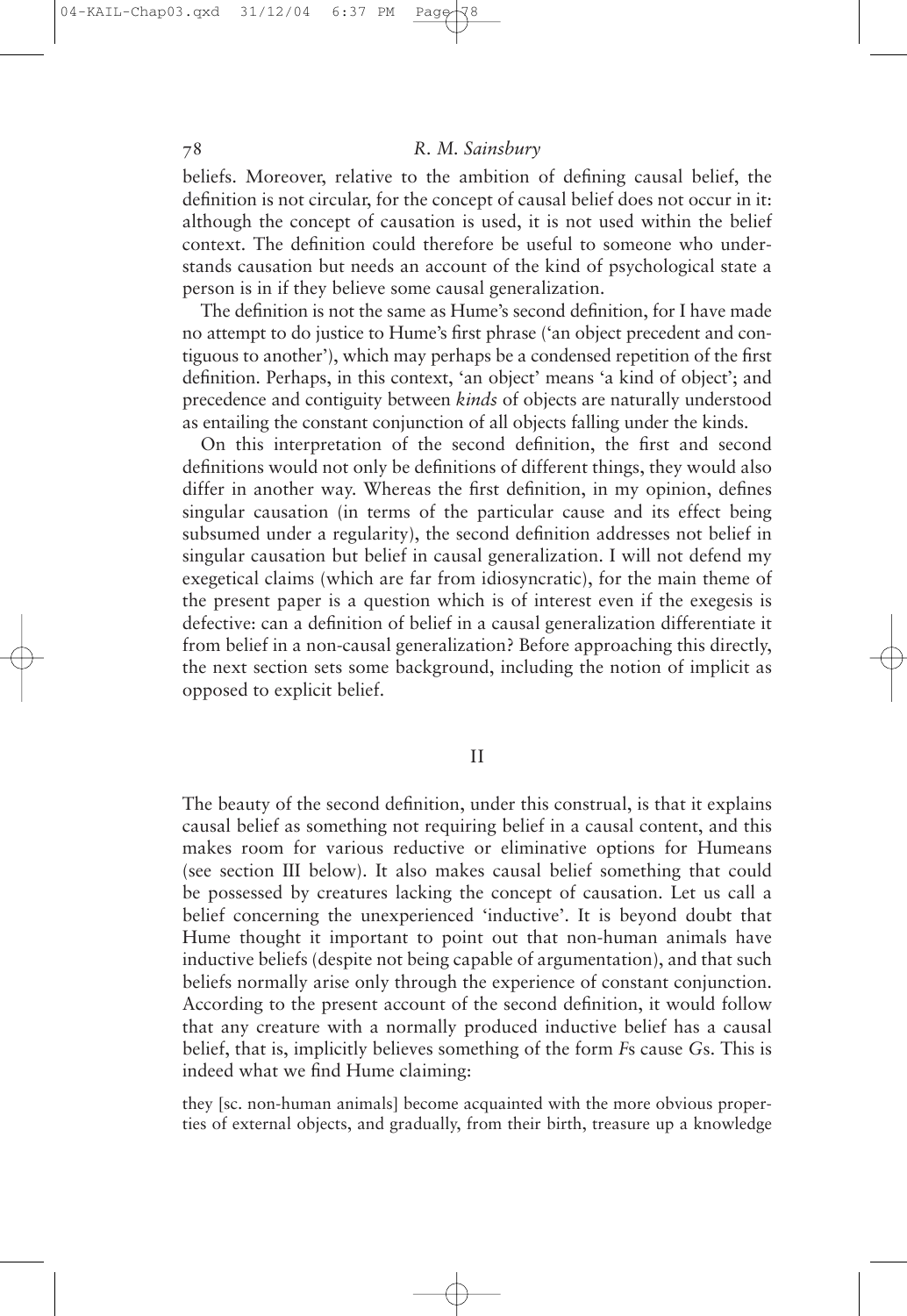of the nature of fire, water, earth, stones, heights, depths, &c., and of the effects, which result from their operation. (*Enquiry*, 105)

The final phrase, about 'the effects, which result from their operation', shows that the knowledge of fire, water, and so on includes causal knowledge. In the light of this context, we can read Hume as attributing causal knowledge to the old and canny greyhound who 'meets the hare in her doubles': the dog's 'conjectures' are that being chased one way by the younger dogs will, given the lie of the land, *drive* the hare back this way.

Even those sympathetic with an account of causal belief which would make it correctly attributable to creatures lacking the concept of causation may feel that we should distinguish between that way of having a causal belief and a way of having such a belief available only to a creature who does employ the concept of causation. For example, it might be held that we need to employ the concept if we are going to make use of Hume's 'rules to judge of causes and effects', and so entertain causal generalizations merely hypothetically. This requires an account of a causal generalization being before the mind without being believed. If evidence then leads to belief, this is explicit belief, apparently involving a relation to a causal content. It was in deference to this view that I took the definiendum of the second definition to be *implicit* causal belief. But what is implicit belief?

An explicit belief involves, at least superficially, a relation between a believer and a content. Being in a state of believing a content generally makes a difference to dispositions to act. This enables us to indicate the schema of a definition of implicit belief:

*S* implicitly believes that *p* iff *S* has dispositions characteristic of explicit belief that *p*.

This is only a schema, for it does not specify the relevant 'characteristic' dispositions. Not all can be involved, as some of these are dispositions to exercise the concept of causation. The schema ensures that explicitly believing that *p* entails implicitly believing that *p*, but not vice versa. Those unpersuaded by the explicit–implicit distinction can just set it to one side.

#### III

If one has a definition of causation, why would one need an additional definition of causal belief? If  $p$  is defined as  $q$ , then surely the belief that  $p$  just is the belief that *q*?

This assumes that definition induces a relation which permits substitution *salva veritate* even in hyperintensional contexts. It is reasonable to suppose, however, that this is not how Hume thought of his first definition—that is, his definition of causation—for he thought that this deflated the ordinary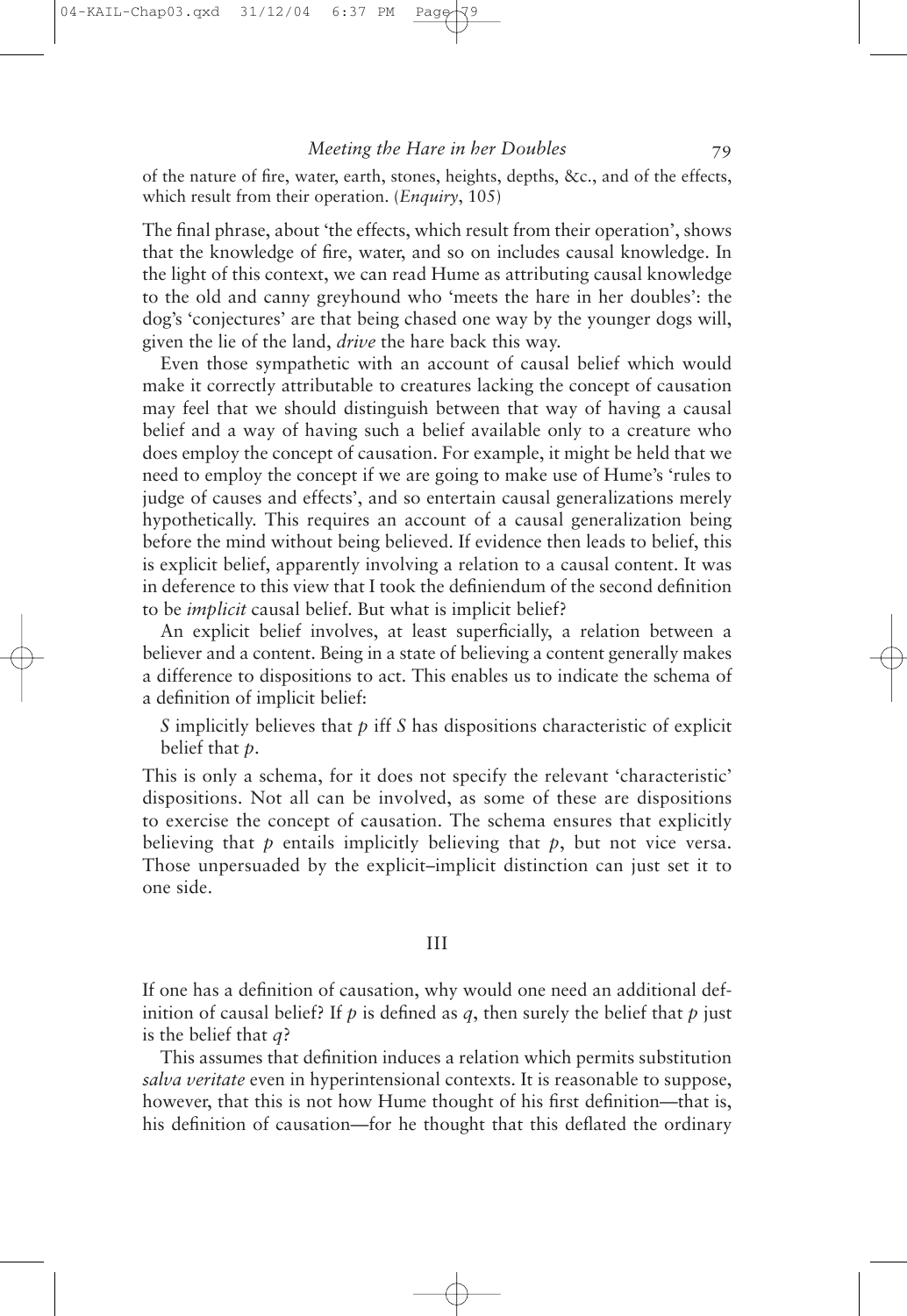conception. In causal belief we aspire to believe not just that things are constantly conjoined, but that they are also necessarily connected. Since we tend not to have the right view even of what we are aspiring to in exercising the concept of causation, it would be incorrect merely to equate our causal beliefs with beliefs in constant conjunctions.

The considerations which follow are supposed to apply, with appropriate adjustments, regardless of the precise version of Humeanism adopted. However, the presentation requires a definite version, one which settles, for example, whether causation is to be reduced to constant conjunction, so that it is something real and potentially knowable, or whether it is to be eliminated in favour of constant conjunction, so that there is no intelligible concept of causation, constant conjunction being merely the closest intelligible approximation. The version I will discuss in detail is a form of reductionism: the content of a general causal proposition is the same as that of a proposition affirming constant conjunction among kinds of events, along with priority and contiguity in the pairings of tokens of the kinds. Causation is thus a perfectly genuine, real, and knowable phenomenon, and is so even for Hume, provided that we do not read him as sceptically denying that we possess inductive knowledge. (I think the non-sceptical reading is correct, and it is supported by what I have already quoted of Hume's view of the inductive knowledge which non-human animals possess.) When a generalization involves a causal idiom, however, it can be believed in a different way from the way in which the same proposition, or a proposition of the same kind, can be believed when expressed in a causal-free idiom. This difference in mode of belief is easily confused with a difference in content believed, thus giving rise to the widespread myth that causation is something more than constant conjunction. We generally fail to recognize that a general causal fact is just a fact of constant conjunction (plus priority and contiguity). This is why the second definition is important: it describes the mode of belief, being in the grip of a regularity, which constitutes a special way of believing in a constant conjunction, a way which makes us wrongly think we are believing in some kind of necessity in the world. The projectivist confusion could be expressed as the move from

believing something to be an F caused the belief that it is a G

to

its being an F made it a G (by a necessary connection).

The issues on which we are about to embark have an interest beyond the exegesis of Hume. For example, some versions of functionalism, the thesis that each mental state is individuated by its location in a causal network of other states, could use something along the lines of the second definition.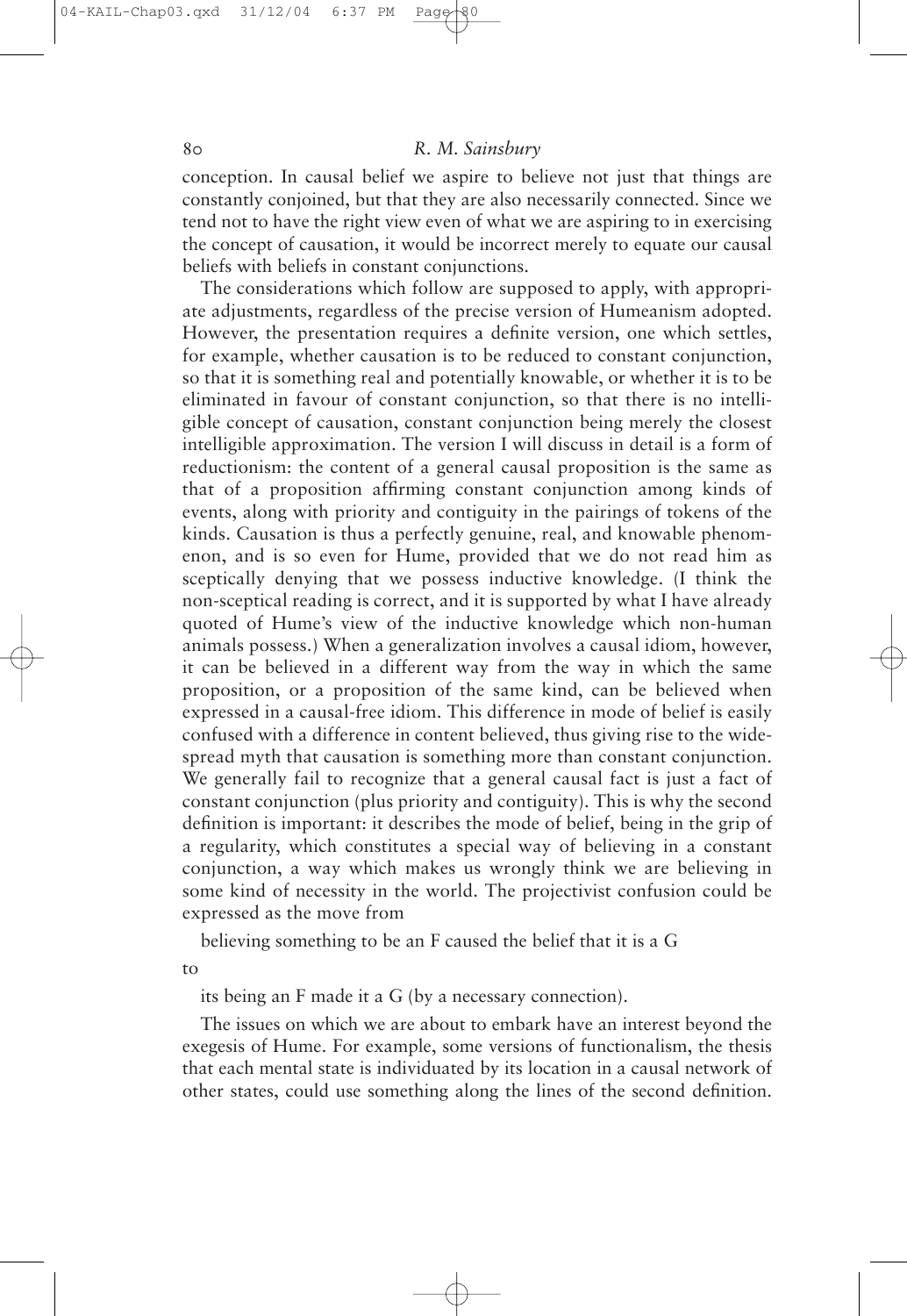We cannot expect to be able to define what it is implicitly to believe arbitrary kinds of content in the way proposed for causation. For example, the following are dubious:

- (i) *S* implicitly believes that not-*p* iff it is not the case that *S* believes that *p*.
- (ii) *S* implicitly believes that *a* is *F* iff, concerning *a*, *S* believes that it is *F*.
- (iii) *S* implicitly believes that something is *F* iff there is something which *S* believes to be *F*.
- (iv) *S* implicitly believes that (*p* or *q*) iff (*S* believes that *p*) or (*S* believes that  $q$ ).
- (v) *S* implicitly believes that (*p* because *q*) iff (*S* believes that *p*) because (*S* believes that *q*).

Since we can be agnostic, we can fail to believe *p* without believing not-*p*. Non-conceptual creatures might exemplify the equivalence in (ii), but according to Fregeans a conceptual creature could believe of Hesperus that it is visible in the morning without believing that Hesperus is visible in the morning. Unless intuitionist norms are invariably adhered to, there are cases in which one believes that something is *F* without believing of anything in particular that it is *F*; the point carries over to disjunction. The final case, (v), is close to our official target. The most obvious counterexamples are ones which involve causal connections between things neither of which is the cause of the other. For example, I may believe that the toast is done because I believe it is emitting a certain smell, but the proposition 'The toast is done because it is emitting a certain smell', understood as an identification of a cause, is not one which I accept: smell emission does not cause doneness. In such cases there is a causal connection (the heat that caused the doneness caused the smell), even if it is not one which sustains the application of 'because'. As I will elaborate at the start of section IV, I will not press Hume's account to adapt to the distinction between causal connection and causation.

A causal belief is a belief with causal content; but on the version of Humeanism adopted here, a belief with causal content is a belief with merely a certain kind of constant conjunction as its content. What makes some such beliefs special is the mode of believing, not the content believed. We can also have beliefs about beliefs: we believe we have beliefs with a content involving not merely causation (that is, on the present formulation, constant conjunction) but also necessary connection, which is unintelligible. These second-order beliefs do have a distinctive content: namely, the special mode of causally believing. The distinction can easily be slid over, and this is just what we find in Hume: the 'idea of necessary connection' is sometimes explained in terms of the determination mentioned in the second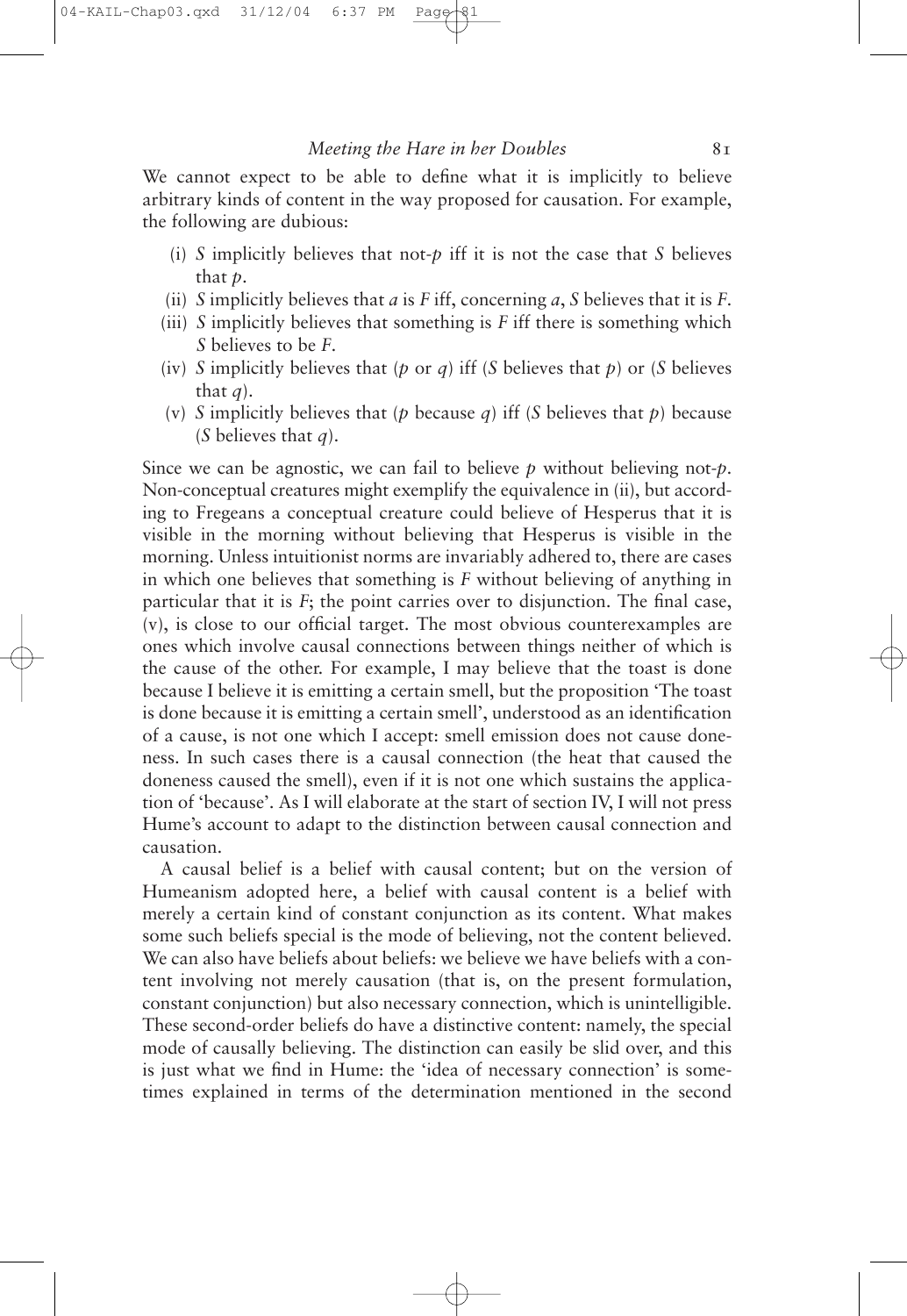definition, and sometimes in terms of awareness of that determination (an awareness not mentioned in the second definition). The present formulation equates what is distinctive in causal belief with the determination, and this may become a distinctive content for a second-order belief, one involving awareness of the determination.

# IV

The main questions of the paper can now be expressed as follows: is there a distinctive way of believing a generalization which has this feature: when we believe a generalization in this way, we (wrongly, in Hume's view) take ourselves to be believing something which involves necessity? If so, does *being in the grip of a regularity* constitute that mode of belief? We do not need to raise more familiar questions, like whether there are counterexamples to the reduction of causation to constant conjunction. Counterexamples are likely to be allegedly non-causal constant conjunctions. But it might be that if they are believed in the special way, then they are, wrongly even by the lights of those who allow necessity, treated as necessity-involving. So our present question has some independence from questions about the correctness of Hume's first definition.

In the present formulation, the Humean is committed to the possibility of at least two ways of believing a constant conjunction: a way distinctive of causal belief and some other way. This is because, as I assume, there are generalizations which are merely 'accidental' and are not believed in the causal way and are not supposed to correspond to any causal fact: for example, 'All the coins in my pocket are silver'. This is consistent with the reduction of causation to constant conjunction, for the reduction identifies only a specific kind of generalization with causation: generalizations quantifying over specified kinds of events and affirming priority and contiguity of the pairings of the tokens. However, there are complications in saying in more detail just what a Humean could reasonably take as her aim.

The second definition does not speak directly to the mode of belief distinctive of belief in a singular causal statement. According to the first definition, a singular causal statement is true only if some regularity subsumes it, but because no regularity is entailed, belief in the singular causal statement intuitively requires only belief in the existence of a regularity and does not require believing one; hence it cannot require being in the grip of one. Perhaps belief in the existence of a subsuming regularity can in turn be indirectly explained in terms of grip, possibly as the disposition to fall into the grip of any regularity which appears to subsume any singular case which is believed. But I leave on one side this problem for the Humean, and focus only on belief in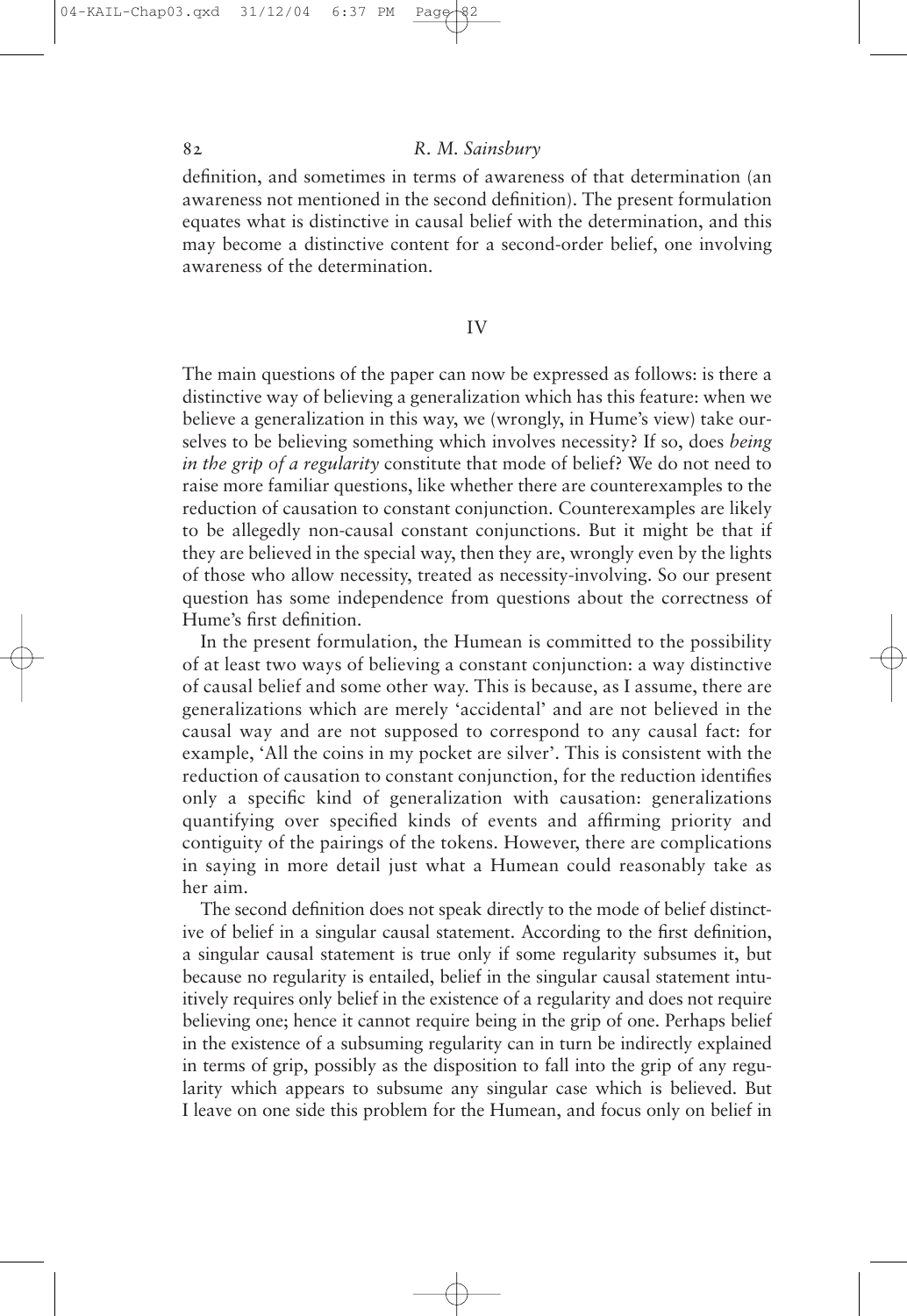causal generalizations. Of these, there are at least two kinds. There is a kind which simply summates a number of singular causes, for example:

All the players on the team make their spouse happy.

These are 'accidental' (or non-projectible) general causal truths. There is nothing (I am assuming) about being a player on the team which promotes making a spouse happy. Given the relation of such generalizations to singular causal statements, it seems no more appropriate to say that belief in them requires being in the grip of a regularity than to say the same of any of the singular causal beliefs they summate. By contrast, there are causal generalizations which we think of as non-accidental: for example, 'Dropping wine glasses makes them break'. In possibly non-Humean terms, the contrast is that in the accidental cases no causal regularity is specified, not even in a vague or incomplete way, whereas in the non-accidental cases there is at least a sketch of a relevant regularity. We can put matters this way only if we have some adequate conception of a kind of regularity not exemplified by the regularity that all the players on the team make their spouses happy. The idea behind the second definition is that Hume can mark the contrast between these kinds of regularity not in terms of difference of content or difference of kind of fact affirmed but merely in terms of difference in mode of belief: to believe in the non-accidental way is to be in the grip of a regularity, but this is not so for belief in accidents, even when these accidental cases contain a causal content. (The accidental causal content's relation to belief can be addressed only after an account of belief in singular causal statements is in place.) The grip mode of belief needs to be what is distinctive of non-accidental generalizations, the other cases involving one or more kinds of non-grip modes of belief. On this Humean position, the contrast between accidental and nonaccidental generalizations, which at first appeared to be a contrast of content, is dissolved into a contrast of mode of belief. It is something subjective, in that, with no cognitive error, the same thing may be believed in the grip way by some but not all subjects, even if they coincide in informational state; in this sense the contrast is, as Hume might have put it, 'in the mind'.

The first phase of the argument is to try to discover a mode in which generalizations can be believed which does not amount to grip: a non-grip mode. One could just stipulate some primitive mode, but this would be unenlightening. Since believing that all *F*s are *G*s does involve a commitment to believing to be *G* whatever one believes to be *F*, we need to have as much detail as possible about how being in the grip of a regularity is something more than this. The theme of this section is that the account of the non-grip mode of belief requires successive enrichments to avoid counterexamples, and we end up with the second definition. This is not what was wanted, for it means that the second definition does not, after all, identify a distinctive mode of belief, the grip mode.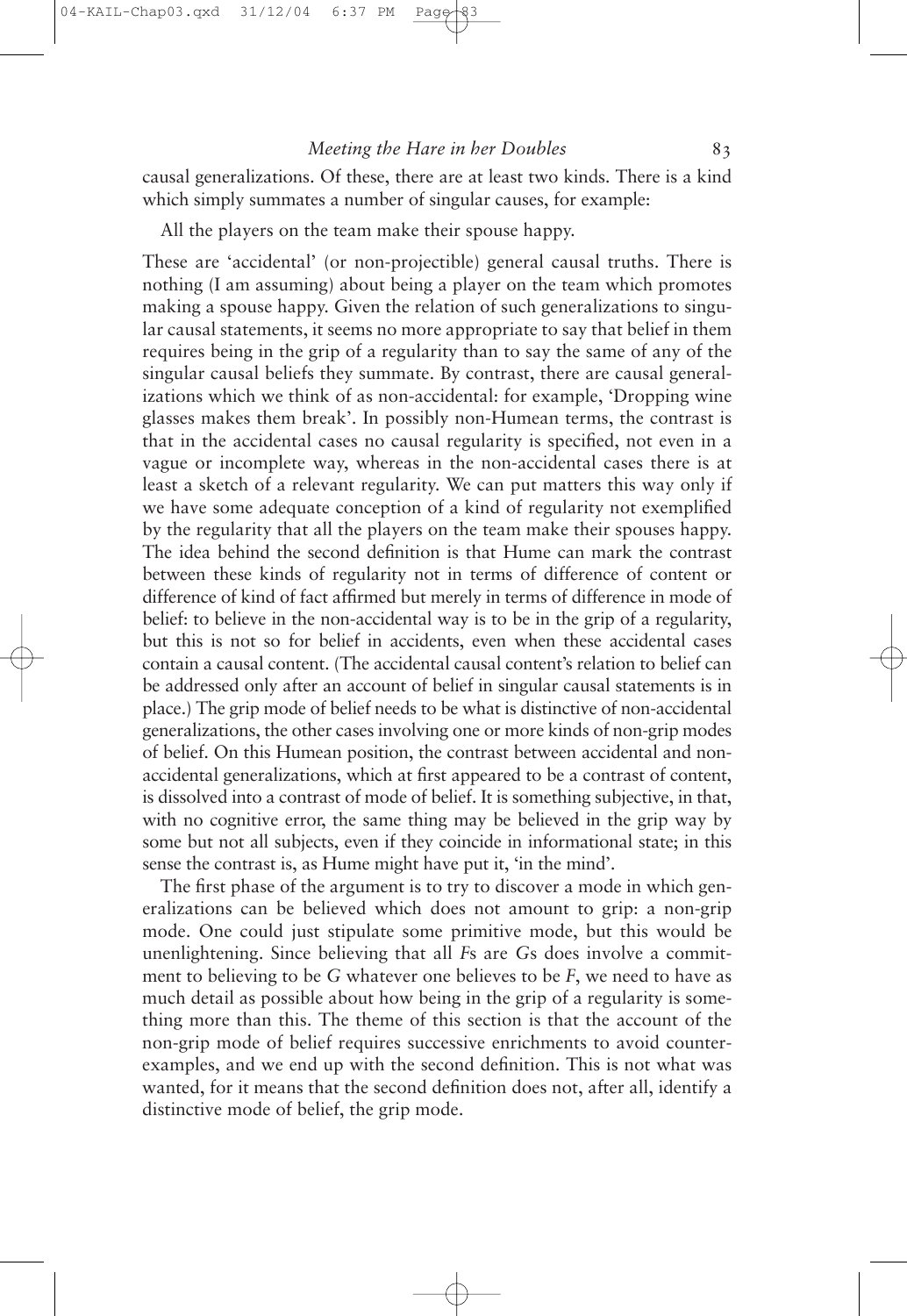A first proposal for a non-grip mode of believing that all *F*s are *G* might be:

(1) For all  $x$ ,  $S$  believes that if  $x$  is  $F$ , then it is  $G<sup>3</sup>$ .

Although universal quantification occurs in both definiens and definition, there is no circularity relative to the aim of defining general belief, for in the definition the quantifier lies outside the belief context. The definition looks quite different from the second definition, so there is a good prospect that the definitions pick out quite different psychological states: the grip mode needs to guarantee the presence of a non-grip mode, but not conversely. However,  $(I)$  is not correct, for it is not the case that anyone who believes any generalization is thereby belief-related to every object in the universe and believes a singular conditional concerning it. Even if the domain of the quantifier in the definition is somehow restricted—for example, to just the objects *S* encounters—it is still highly implausible to suppose that general belief requires having so many singular conditional beliefs about wholly irrelevant objects (non-*F*s).

This problem could be addressed by getting the conditional out of the belief context:

(2) For all *x*, if *S* believes that *x* is *F*, then *S* believes that *x* is *G*.

This might be without counterexample (i.e. there might be no object *S* believes to be *F* without also believing it to be *G*) even when *S* does not believe that all *F*s are *G*s, for *S* believes that there are *F*s which are not *G*. I believe there are white geraniums, and, being consistent in at least this respect, I do not believe that all geraniums are red. But all the geraniums I have come across have been red, so it is true of each thing that if I believe of it that it is a geranium, I believe of it that it is red. (2) can be true even when *S* does not believe the generalization.4

It seems that we need to get some kind of actual or potential transition into the picture. I can think of two (potentially combinable) ways to achieve this: by relying on counterfactuals or by relying on causation. One might improve (2) by modifying it so that the belief that *x* is *F* causes the belief that *x* is *G*. In the state envisaged in the previous paragraph, it is arguably false

<sup>4</sup> The example can be made transtemporal by supposing that I never have the good fortune to encounter a white geranium.

 $3 \text{ }$  To believe that all men are mortal—what is it? Partly to say so, partly to believe in regard to any *x* that turns up that if he is a man he is mortal' (Ramsey, 'General propositions and causality', 136). Ramsey would not approve of the use to which his idea is put here, for he takes 'All men are mortal' to be an example of a non-accidentally true sentence, whereas I use his account in the search of a non-grip mode of belief. Another difference is that Ramsey will conclude that 'variable hypotheticals' are not really propositions at all. This is a good route for an eliminativist: if beliefs apparently in a complex content can be reduced to relations between beliefs in a simpler content, one is free to say that the supposed complex content is unintelligible nonsense, and that the question of something satisfying it does not so much as arise.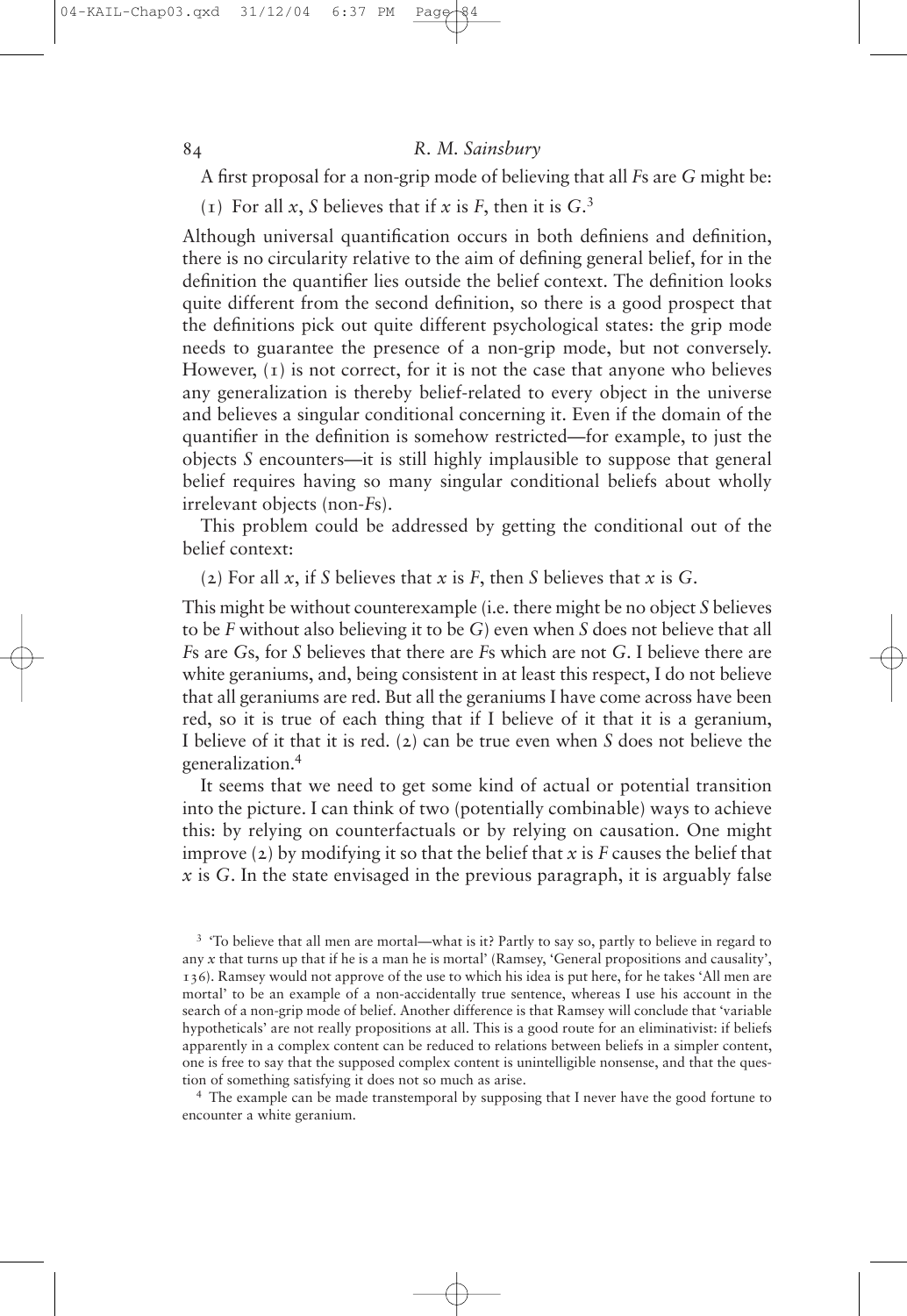04-KAIL-Chap03.qxd 31/12/04

that my believing something to be a geranium causes me to believe it to be red; so that counterexample would be avoided. But the price is high: the 'improvement' would lead to something barely distinguishable from the second definition, and so would not be an advisable route to take in the service of finding a distinct, non-grip mode of belief in generalizations.

This is a route that we will, in the end, be forced to take; but let us first try instead to bring counterfactuals to bear:

(3) For all *x*, if *S* were to come to believe that *x* is *F*, then *S* would come to believe that *x* is *G*. 5

This is not right as it stands, for some ways of coming to believe of an object that it is *F* are ways of coming to believe of it that it is not *G*, and these would typically lead *S* to abandon the generalization rather than to believe that the object in question is *G* (as well as not-*G*). (3) would wrongly represent *S* as not in fact believing that all *F*s are *G*s. For example, it might be true that I believe that all the people in the room speak English, but also true that were a reliable informant to assert something I did not previously believe namely, that Pierre is a monolingual Frenchman and is in the room—I would come to believe that Pierre is in the room but would not go on to believe that Pierre speaks English. I would change my mind about whether everyone in the room speaks English. But as things are, I do believe that everyone in the room speaks English, even though I am not in the state specified in  $(3)$ .

Peacocke gestures towards a solution in terms of modes of presentation: (3) should hold for any object presented under a minimal mode of presentation like 'the next one to be encountered'.<sup>6</sup> Relating this to the example just given, the idea is that if Pierre were presented simply as the next person in the room to be encountered, I would go on to believe that he speaks English. Any single suggestion of this kind will be inadequate, since if, for example, one believes that

I'll never encounter an honest politician (where this equals: all honest politicians are things I'll never encounter),

it will not be counterfactually true that were an honest politician presented under the mode 'the next one to be encountered', one would believe that one will never encounter it.

Fixing up (3) will no doubt involve introducing caveats about what other information is acquired in the course of coming to believe of something that it is *F*: ideally, this information should not itself carry reason to believe that the object is not *G*. Such caveats are in any case required by the present

<sup>6</sup> Ibid. 55; cf. Ramsey, 'General propositions and causality', 136: for 'any *x* that turns up' (cited above in n. 3).

<sup>5</sup> Cf. C. Peacocke, 'Causal modalities and realism', in M. Platts (ed.), *Reference, Truth and Reality* (Henley: Routledge and Kegan Paul, 1980), 41–68.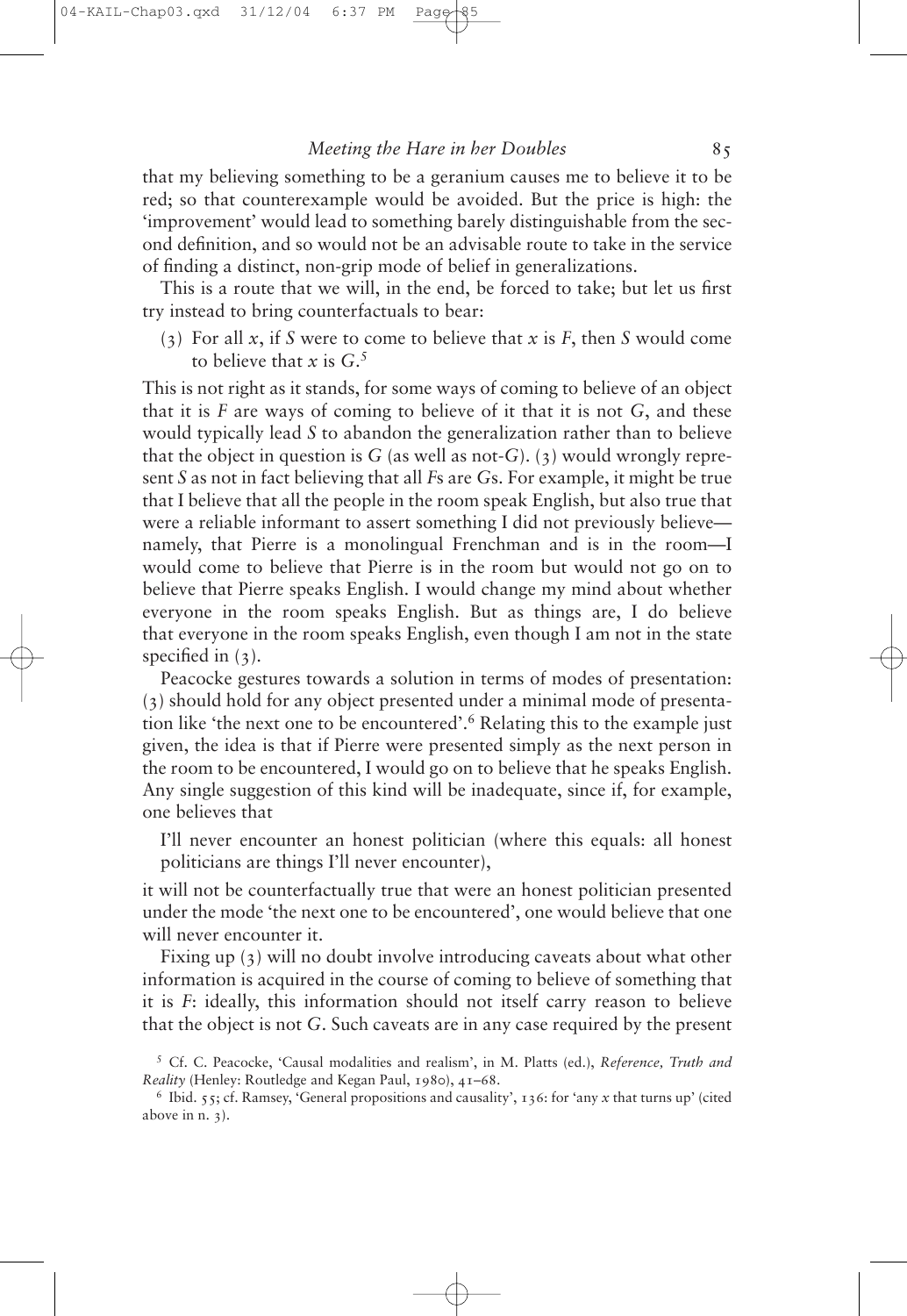formulation of the second definition. All beliefs are defeasible, even those in the obtaining of generalizations one takes to be non-accidental. One way in which they can be defeated is by finding a counter instance, an *F* that is not a *G*. That one would abandon belief in a generalization were one to encounter a counter instance does not show that one does not in fact believe it. So both the second definition and (3) will need to be supplemented by some proviso allowing the possibility of coming to disbelieve a generalization that one in fact believes. One could add something like the following: provided that *S* does not, in coming to believe of *x* that it is *F*, come to believe anything else of *x* which causes (or would cause) *S* to believe that *x* is not *G*.

We are now in danger of obliterating any substantive difference between the grip mode of belief, as characterized in the second definition, and any other. If we set aside those features of the second definition specially adapted to events, the difference between it and  $(3)$  is just that shown in the following skeletons (omitting the envisaged provisos), where  $p$  and  $p'$  range over singular instances of the generalization in question:

coming to believe that  $p$  causes one to come to believe that  $p'$ ;

if one came to believe that  $p$ , one would come to believe that  $p'$ .

I will suggest that each skeleton needs to add the feature of the other which it lacks: the first skeleton needs to add counterfactual dependence, and the second needs to add causation. Then the skeletons will converge, and the difference will well and truly have been obliterated, and thus Hume's project will have run into the ground.

In the first skeleton, corresponding to the second definition, 'causes' matches 'determines', a semantically somewhat mysterious 'continuous present'. The present tense in the definiendum can be taken as 'Believes (timeless) at *t*'; but one can believe some generalization at a time without the causal transaction the second definition envisages occurring at *that* time, so we cannot treat the present tense in 'determines' in the same way. If we interpret the definiens as a quantification over all actual acts (by *S*) of coming to believe that *p*, past, present, and future, to the effect that each causes an act of coming to believe that  $p'$ , we fail to allow for the fact that one can believe a generalization today and not tomorrow, in which case one would (today) believe the generalization while not being in the (transtemporal) state that the second definition would require. If we interpret the continuous present (in a way not generally justifiable—but we are trying our best!) as saying that belief in  $p$  has caused belief in  $p'$  *up to now (*the time of the belief in the generalization), the definition is insufficient, since the believer may have abandoned the belief after the last occasion for the causal transaction. The second skeleton overcomes this difficulty, in that the time associated with belief in the generalization can be linked with the time of the believing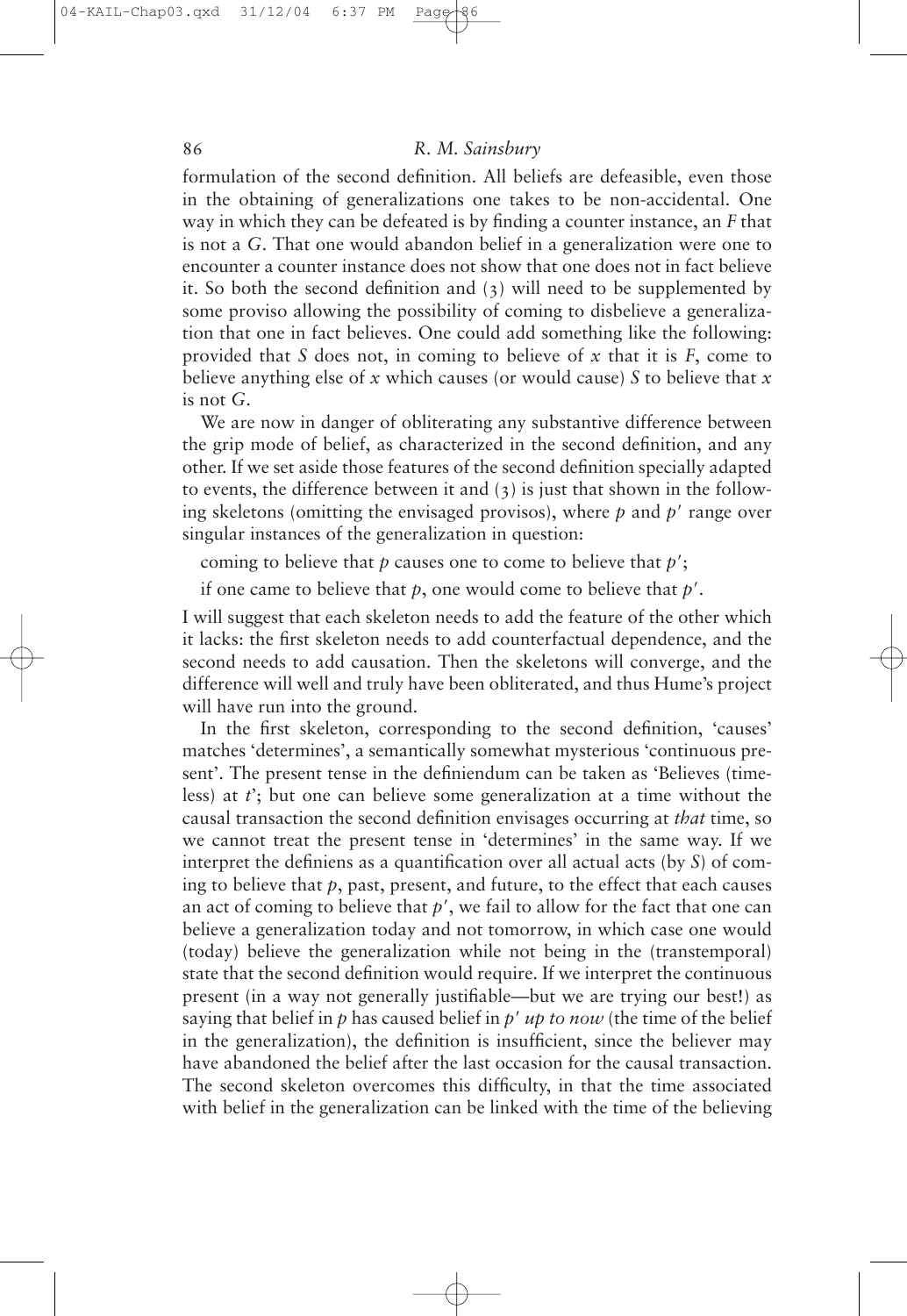$04 - KAIL-Chap03.axd$ 

certain generalization at *t* iff if one came to believe at *t* that *p*, one would come to believe at  $t + \varepsilon$  that  $p'$ . This solution is available because a modal fact can be true at a time when nothing relevant is actually happening. It is hard to find an interpretation of Hume's 'determines', other than the counterfactual one, which gives the second definition any promise of correctness. So let us amend it accordingly, taking the new skeleton of the second definition to be:

(\*) if *S* came to believe that *p*, this would cause her to come to believe that  $p'$ .

The attempt to describe the non-grip mode of belief in a generalization, using the skeleton 'if one came to believe that  $p$ , one would come to believe that p'', is inadequate. Believing even an accidental generalization, like 'All the coins in my pocket are silver', requires it to be the case that coming to believe an instance of the antecedent should potentially *produce* belief in the corresponding instance of the consequent. In some actual or counterfactual circumstance in which I come to believe that this is a coin in my pocket, my coming to believe that it is silver does not manifest my belief in the generalization if it arises independently (e.g. by perception); to manifest my belief in the generalization, it should be caused by the belief that it is a coin in my pocket. If we add this causal feature to the earlier counterfactual skeleton, we get:

(\*\*) if *S* came to believe that *p*, this would cause her to come to believe that  $p'$ .

This is the same as (\*), the skeleton we arrived at when trying to improve the second definition towards something acceptable. We have converged from different directions on essentially the same condition. This does not bode well for the attempt to find substantively different accounts of belief in grip mode and belief in non-grip mode. However, the modal notions which have been brought to bear are rich, and it is worthwhile considering other applications of them, without trying to achieve a simple definition.

The hypothesis now to be considered is that to believe in grip mode is to believe with a high degree of resilience, and to believe in non-grip mode is to believe with a low degree of resilience. Resilience is a modal notion, and reflects the likelihood of the subject revising his belief (or revising downwards his degree of confidence in it) in the light of potential conflicting information. Resilience is not the same as degree of confidence or credence, which is a this-world matter of strength of belief, and could be measured by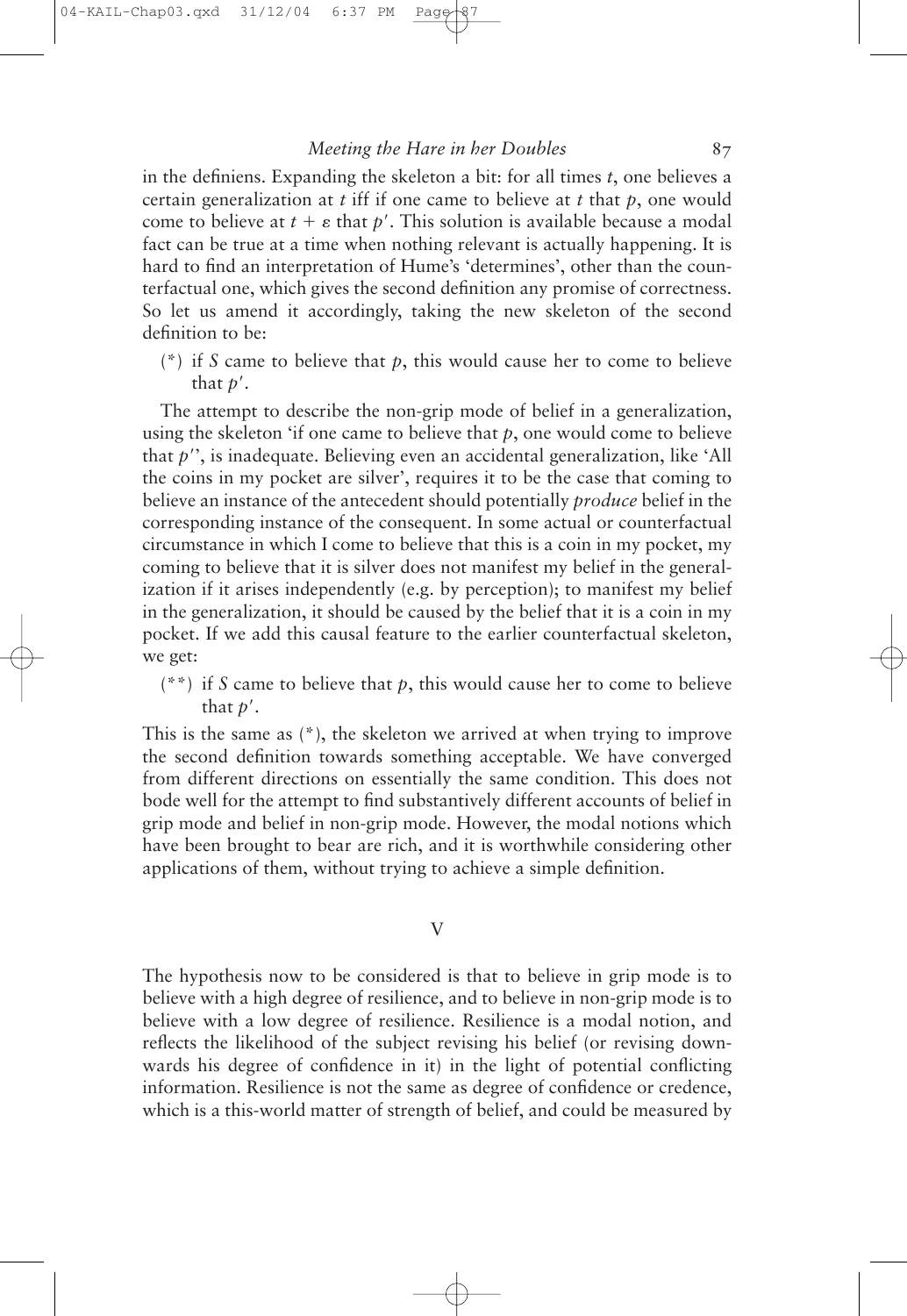betting quotients. High confidence might combine with low resilience. Someone in the motor trade assures me that Ford does not make a magenta car. I believe this with complete confidence (I have no independent information and no reason to doubt the word of someone in a position to know). But I might believe it with low resilience, in that I would abandon it with no struggle were I to see a Ford-shaped magenta car with the Ford logo. A more resilient believer would discount the new evidence, supposing that the Fordshaped magenta car had been resprayed by an enthusiast or was a Ford look-alike produced by another manufacturer.

Examples lend some initial plausibility to the identification of grip with resilience. Consider two responses available to someone who comes to learn that Mary was at the party, given that the person previously believed both that everyone at the party got drunk and that Mary is a model of sobriety. One option is to abandon the generalization, holding to the belief in Mary's sobriety. Another is to abandon the belief in Mary as a model of sobriety in favour of the generalization about the party. What factors might influence the choice between these revisions? One possible factor is this: if you supposed it was the kind of party which of its nature ensured that the guests became drunk, you would be more likely to think that Mary's sober disposition had been overstretched, and to retain the opinion that everyone at the party got drunk; whereas if you supposed it just an accident that those who got drunk did so, you are more open to the thought that Mary stayed sober, and that the generalization should be qualified or abandoned. In short, if you took the generalization to reflect something non-accidental, you would be less likely to qualify or abandon it were you to be faced by some potentially defeating evidence than if you took it not to reflect anything non-accidental.

A Humean distinguishes 'laws of nature' from 'accidental generalizations' without supposing that there is a difference of content between them. What we call a statement of a law of nature, like 'All animals are mortal', contains no more 'nomic content' than an accidental generalization like 'Everyone in the room speaks English'. The difference is not a difference in content, an implausible view given the invisibility of a relevant semantic difference, but a widespread difference in mode of belief: laws are believed in grip mode, that is, resilient mode; accidental generalizations in non-grip mode, that is, non-resilient mode. If we learn of something we had supposed to be immortal that it is an animal, we will typically revise our belief in its immortality. If we learn of someone we believe to be in the room that she does not speak English, we will typically revise our belief in the generalization that everyone in the room speaks English.

It has been held that the content of a law-statement somehow entails, sustains, or supports a counterfactual, whereas this is not so for the content of an accidental generalization. A difficulty with such views is that it is hard to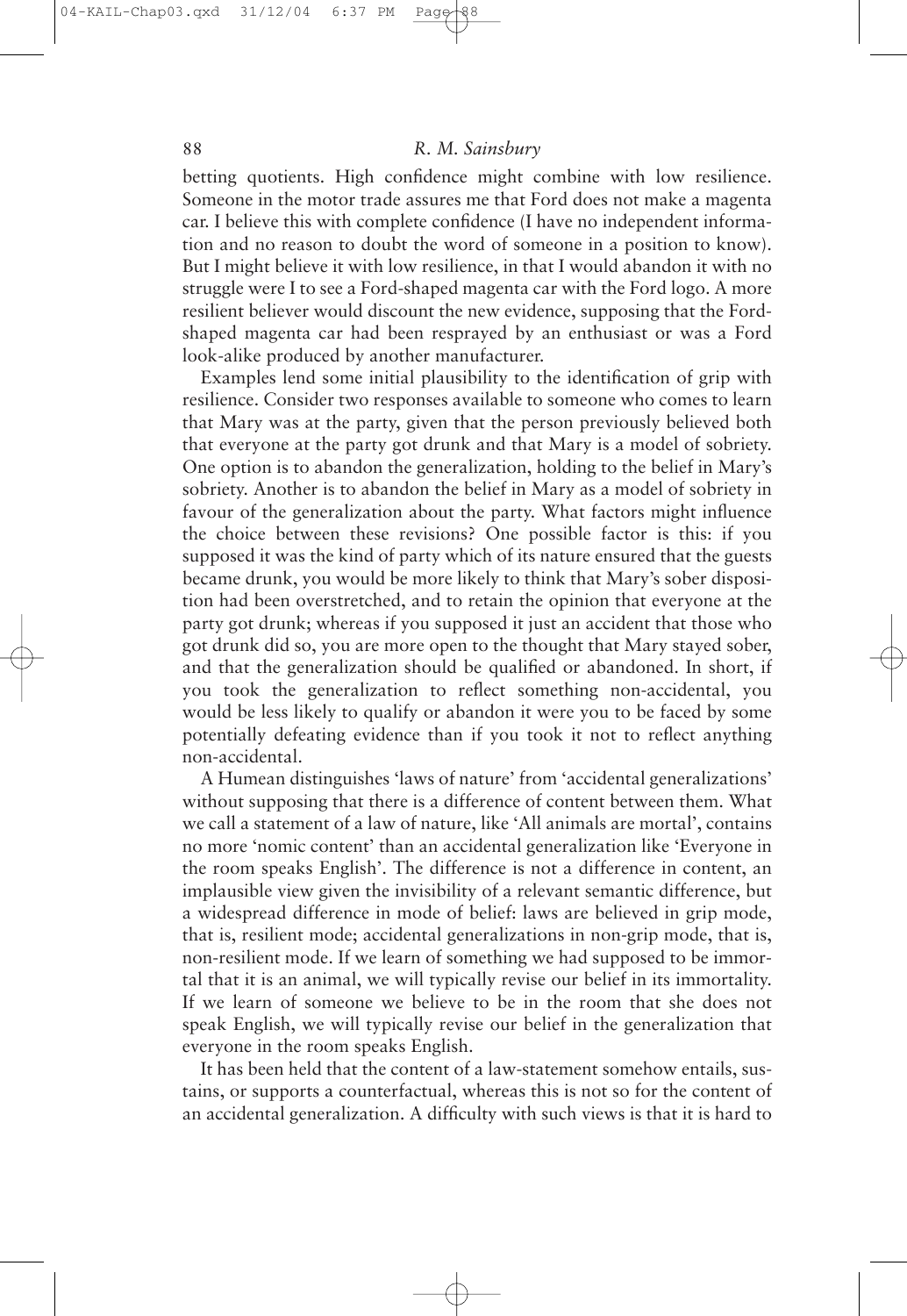say in any way at all, let alone a systematic way, what expressions encode the relevant difference of content. A Humean can mark the difference not as a difference in content but as a difference in mode of belief, itself reflected in what resilience counterfactuals are true of typical believers. Strictly, there is no such thing as being a law or non-accidental generalization, but we call something a law if it is believed in grip mode by us, or by us and our friends, or by the experts, or by the majority (the relativization is normally not determinate).

There is some initial plausibility in the identification of grip with resilience; but there are also difficulties. Here are some possible counterexamples. Suppose I believe that every guest at the party got drunk, but I regard this as pure accident: I know of nothing about the party which made it specially conducive to drunkenness. The generalization should be believed in non-grip mode, and let us suppose that it is in fact thus believed. But suppose I came to this accidental belief by having been present (say as a spy rather than a guest, so that I can soberly observe without being a counter instance of the generalization) and having observed every guest get drunk. Were I to learn that Mary, whom I had supposed a model of sobriety, was among the guests, I would revise my belief in Mary's sobriety rather than abandon the generalization. So a belief held in what ought, for a Humean, to be non-grip mode might meet a condition for being resilient—that is, for being held in grip mode. A belief in an accidental generalization may be resilient because of the way in which it is acquired, and may not reflect a view of the generalization as non-accidental.<sup>7</sup> Other examples suggest the converse kind of failure: one may have a non-resilient belief in something one treats as non-accidental; that is, one may regard as non-accidental something one believes in non-resilient mode. For example, a firm has been working on alternative unbreakable drinking vessels for wine. I am convinced of their success, know that they are about to drop their prototype on to concrete, and believe that this occurrence will not be followed by a breaking. I also believe that dropping wine *glasses* (vessels made of glass) is followed by their breaking. This is a causal generalization, and being, arguably, more than just a summation of singular causal facts, it is the kind of generalization that I should, and we will suppose do, believe in grip mode, reflecting my perception of what I believe as something non-accidental. But were I to come to learn that the dropping of the prototype is in fact the dropping of a wine glass (the innovation was to develop unbreakable glass), I would maintain my confidence in the firm, and abandon the belief that all droppings of wine glasses are followed by breakings. On the present account, this lack of resilience means that I am not in the grip of a regularity; but this

<sup>7</sup> Hume would not regard generalizations all of whose instances had been observed as even candidates for being believed with grip. For him, the relevant cases involve inductive projection, which is what grip sustains.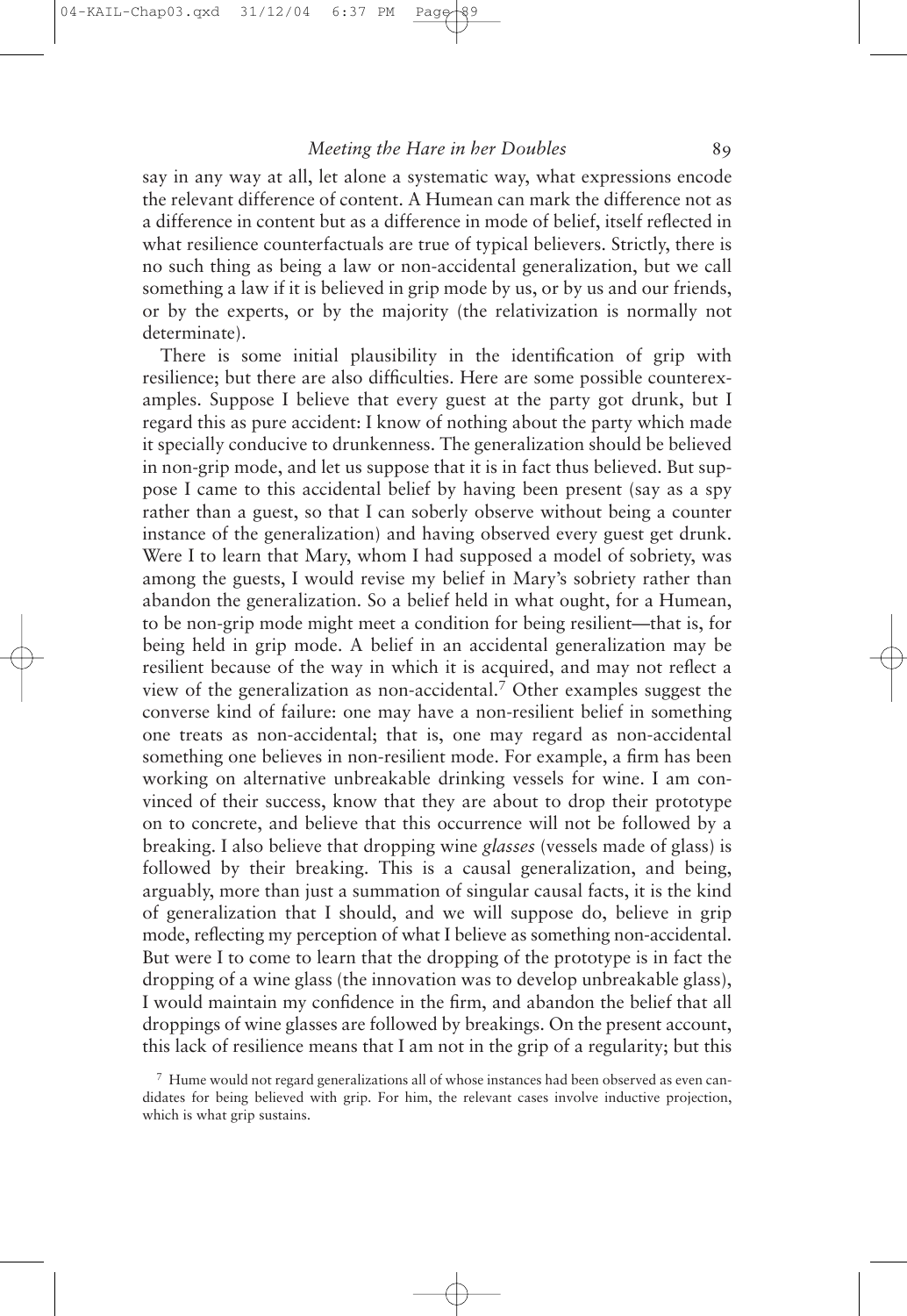is a case of non-accidental belief, and so should be a case of grip. Resilience is almost never total, for almost all beliefs can be defeated by conflicting evidence, so we cannot demand that total resilience is what reflects the grip mode of belief.

Confidence can mimic resilience. In the first counterexample, I am totally confident in the accidental generalization that every guest at the party was drunk because I have observed each guest to be drunk, and am well placed to know that none had escaped my observation. The confidence in this case held in place the counterfactual that I would be inclined to discount, if not the new evidence offered (Mary was at the party), at least its impact on the hypothesis, given previous beliefs. The mechanisms are complex and depend upon both kind and weight of evidence. Hume was concerned only with inductive beliefs, ones believed on grounds which do not include observation of every instance, and inserting this as a restriction of the subject-matter would help protect his approach. But confidence must still be separated from resilience, as shown by the example of the magenta Ford. In the party case, it makes a difference whether the apparent counter evidence takes the envisaged form, or whether it simultaneously provides an explanation of my mistake. For example, if I were to be told that Mary had been hiding in a cupboard, so I hadn't seen her, it is more likely that I would revise my belief in the generalization.

There is a morass of factors at work in the notions now under discussion (degrees of confidence, evidence and its weight, and the probabilities of revision in the light of new information), and it would be of little help to a Humean to be told that he has a clear thesis only once the issues have been sorted out. I think, however, that one can sketch a promising direction by trying to hold as much constant as possible, and by transforming the essentially quantitative notions into qualitative ones. We need to make explicit the implicit relativity of resilience: just about every belief is resilient to some but not other potential new information. To call one belief more resilient than another is a way of saying that one is resilient to 'more' information than another. If the beliefs are different, the comparison will not be straightforward, since new information relevant to one may be irrelevant to the other. Every belief is resilient to irrelevant information, so there is a danger of incorrect measurement of relative degrees of resilience of distinct beliefs. In the promising approach, we consider a single belief and a single set of background beliefs (or a single distribution of subjective probabilities), and for a series of pieces of potential new information, we ask two questions: is there a way of holding the belief such that, given this background, it would be resilient to this information? And is there a way of holding the belief such that, given this background, it would not be resilient to this information? Here '(believing that  $p$ ) is resilient to  $(q)$ ' means something like: the probability of the believer revising her belief that *p* on encountering the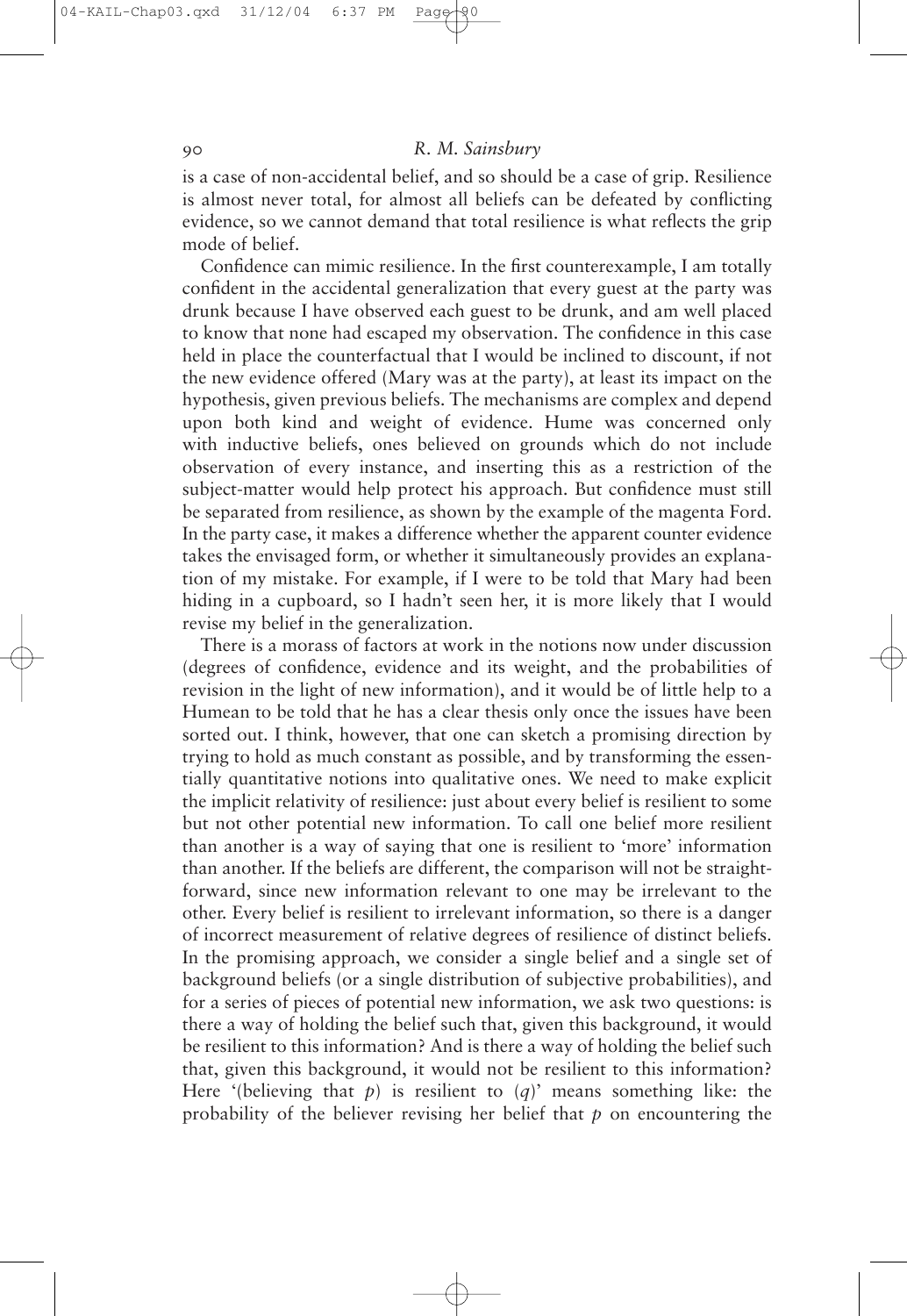information that *q* is low. Those pieces of information for which the answer to both questions is 'Yes' are the 'sensitive' ones: one might or might not revise in the light of them. Given a psychological state of believing, we can rank its resilience in terms of how many of the sensitive pieces of potential information it is resilient to: the number of pieces of sensitive information, those which *might* cause a revision in belief, those which would *not* do so. Finally, we can identify grip mode for that belief with having high resilience, and non-grip mode with having low resilience. (Or we could rework grip as a matter of degree, and so claim yet another illusion in the supposition that there is a difference of kind between the accidental and the non-accidental.)

To show the promise of the approach, I briefly apply it to two of the problematic examples. There are two ways to believe that every guest at the party got drunk: one may think of it as an accident, or one may regard the party as the kind of party which makes drunkenness likely or even inevitable. The first way of believing is less resilient: there is a piece of information, that Mary was at the party, coming to learn which would probably lead one to revise one's belief about the party, given one's background confidence in Mary's sobriety. The second way of believing is more resilient, for coming to learn this would probably cause no revision, but would instead cause a revision in the background belief about Mary's sobriety, even though this was held with the same degree of confidence as in the previous case. There are two ways to believe that glasses break when dropped: I may believe that this just happens to be so, or I may believe that it is held in place by causation. In both cases, the belief is not resilient with respect to the potential information that the firm's unbreakable drinking vessel is made of glass. But there is information to which the latter way of believing is resilient and the former not: for example, seeing a magician drop what appears to be a glass and it not break. In one case there is a fair chance that the evidence will be taken at face value and the generalization revised, in the other a fair chance that it will be discredited and the generalization retained (what appears to be glass is not always glass).

As the examples reveal, resilience will always be hard to assess definitively, for it involves consideration of potential responses to every piece of relevant information. But there is nothing circular about an application of induction here: the fact that this belief is believed with resilience to *these* pieces of sensitive information can give reason to believe that it is also resilient to *other*, or *many more*, or even *all* such pieces of information.

VI

We have come some way from Hume's second definition, and I close by estimating this distance. There were two initial Humean hopes: that causal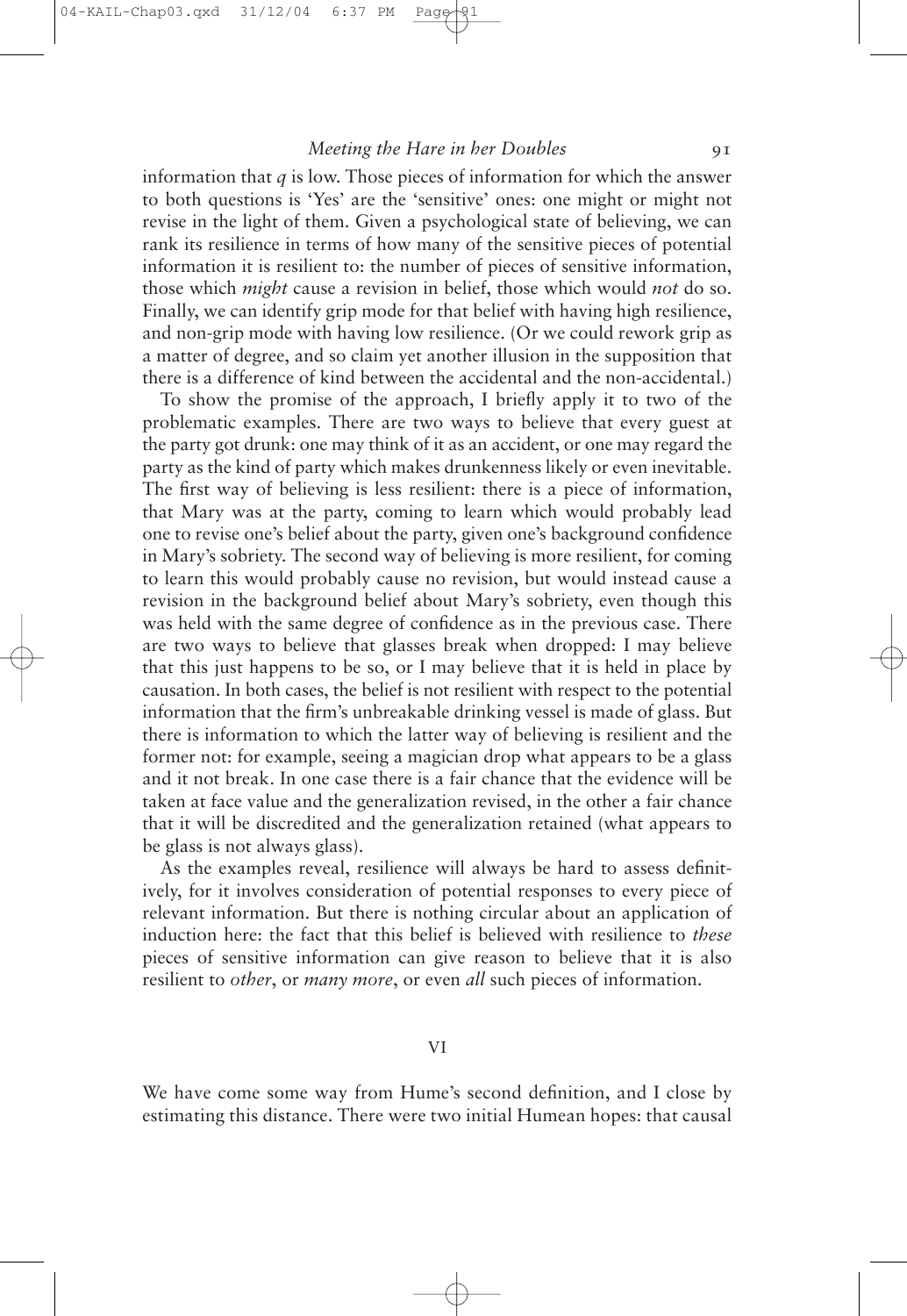belief could be distinguished as a mode of belief rather than as belief with a distinctive content, and that this could be achieved by the second definition. The second hope was disappointed, because even belief in an accidental generalization required the relevant kind of causal and counterfactual connection between singular beliefs. Since resilience is defined for beliefs in generalizations, beliefs some of which the second definition was supposed to define, it is not likely that resilience can be used to produce a new definition which would look anything like what Hume offered. With this, many bright consequential hopes have to be abandoned: we can no longer expect the kind of definition of causal belief which will help a functionalist (or not one who takes it that there is a substantial difference between grip and non-grip modes); nor can we expect the kind of definition which will make it straightforward that non-human animals have such beliefs.<sup>8</sup>

Despite this, the first hope remains appealing. Recognizing non-accidental, non-causal beliefs and accidental causal ones, we modified it into the hope that we could single out distinct modes of belief in terms of which to mark the distinction between accidental and non-accidental. Thus far, it seems, we remained more or less within a Humean perspective. But the attempt to mark this distinction in terms of the modal notion of resilience may seem both antithetical to Hume's philosophy and hopelessly circular. It may seem antithetical, because Hume apparently had no truck with this kind of modality, and it may seem circular, because the relevant counterfactual facts themselves involve the concept of the non-accidental.

Hume saw nothing wrong with a kind of necessity and possibility arising from a comparison of ideas and not considered to hold 'between the objects themselves'; this may be approximately equated with a priori necessity and possibility. On this view, the possible is the coherently thinkable, and this notion played a pivotal role in his philosophy. The range of worlds involved in the account of resilience does not exceed the coherently thinkable ones, but we must restrict our attention to a proper subset of them, those in which the subject assigns the same subjective probability to all save the target belief and the newly acquired evidence as to her actual beliefs. Restrictions like this do not involve a new notion of possibility: we can stipulate that these are the worlds to be considered, and a 'comparison of ideas' can check whether, for an arbitrary alternative to the actual world, this restriction has been honoured. The claim that the approach is positively antithetical to Hume (as opposed merely to being not something one could attribute to Hume) would need to be based on something more than that it exploits a modal notion.

<sup>8</sup> Though it is not nothing that a development of the second definition will ground an ascription of general beliefs to creatures lacking the concept of universal quantification.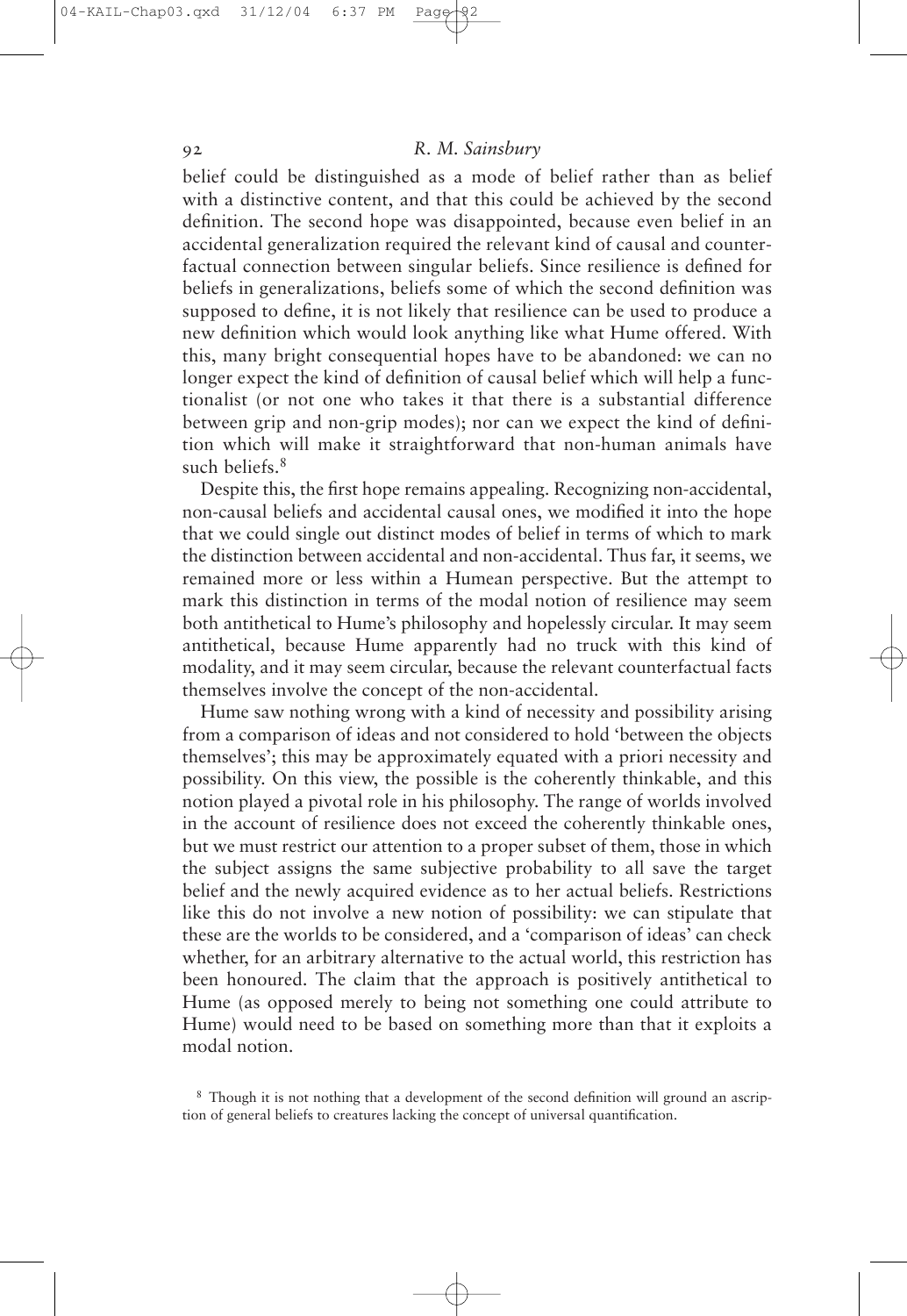Perhaps we can find the something more in the explanation of the alleged circularity. The allegation is that the concept of counterfactuality involved in the concept of resilience itself involves the concept of the non-accidental. But how does this enter? Not, if the point of the previous paragraph is accepted, with the notion of a non-actual possibility as such. Perhaps it enters with the assessment of the likelihood of belief revision in the light of the envisaged new information. To assess the likelihood, we must bring to bear knowledge of non-accidental matters, laws relating to the subject's dispositions and psychology. Does this not show that the approach is both circular and anti-Humean?

Resilience is just a pairing of worlds with a number, a number which measures the likelihood that the target belief will be abandoned at the paired world. As such, it contains nothing about psychological laws. But even if it did, this would not amount to circularity: what is to be defined is belief in the non-accidental, not the non-accidental as such (though given the character of the former, there is room for a Humean deflation of the latter). The structure here is that of the second definition: causation is used in the definition of causal belief, not in the definition of causation (though, given the character of the former, there is room for a Humean deflation of the element of necessity supposedly contained in the latter).

Perhaps there is circularity in that we need beliefs about psychological laws in order to have *evidence* for which number measures resilience at a world. This is the right content for an accusation of circularity, but it falls in the wrong place. It would be damaging only if this content, belief in the nonaccidental, belonged to the concept of resilience. There is nothing wrong if it belongs merely to what is involved in possessing evidence for its application. Similarly, an analysis of perception which uses causation is not rendered circular by the fact that much, or even all, causal knowledge is based upon perception.

Hume's second definition is extraordinary, not only for being a brilliant answer, but also for being an answer to a brilliant question, one which Hume thought, correctly as far as I am aware, had never been asked by any of his predecessors. If the arguments of this paper are accepted, his second definition is not a correct answer, but the underlying idea that we can distinguish a distinctive way of believing a generalization, a way which in some sense puts us in its grip, remains promising, and highly relevant to many currently debated issues in metaphysics and philosophy of mind.

# REFERENCES

Hume, David, *Enquiry Concerning Human Understanding*, ed. L. A. Selby-Bigge, 3rd edn., rev. P. H. Nidditch (Oxford: Clarendon Press, 1975).